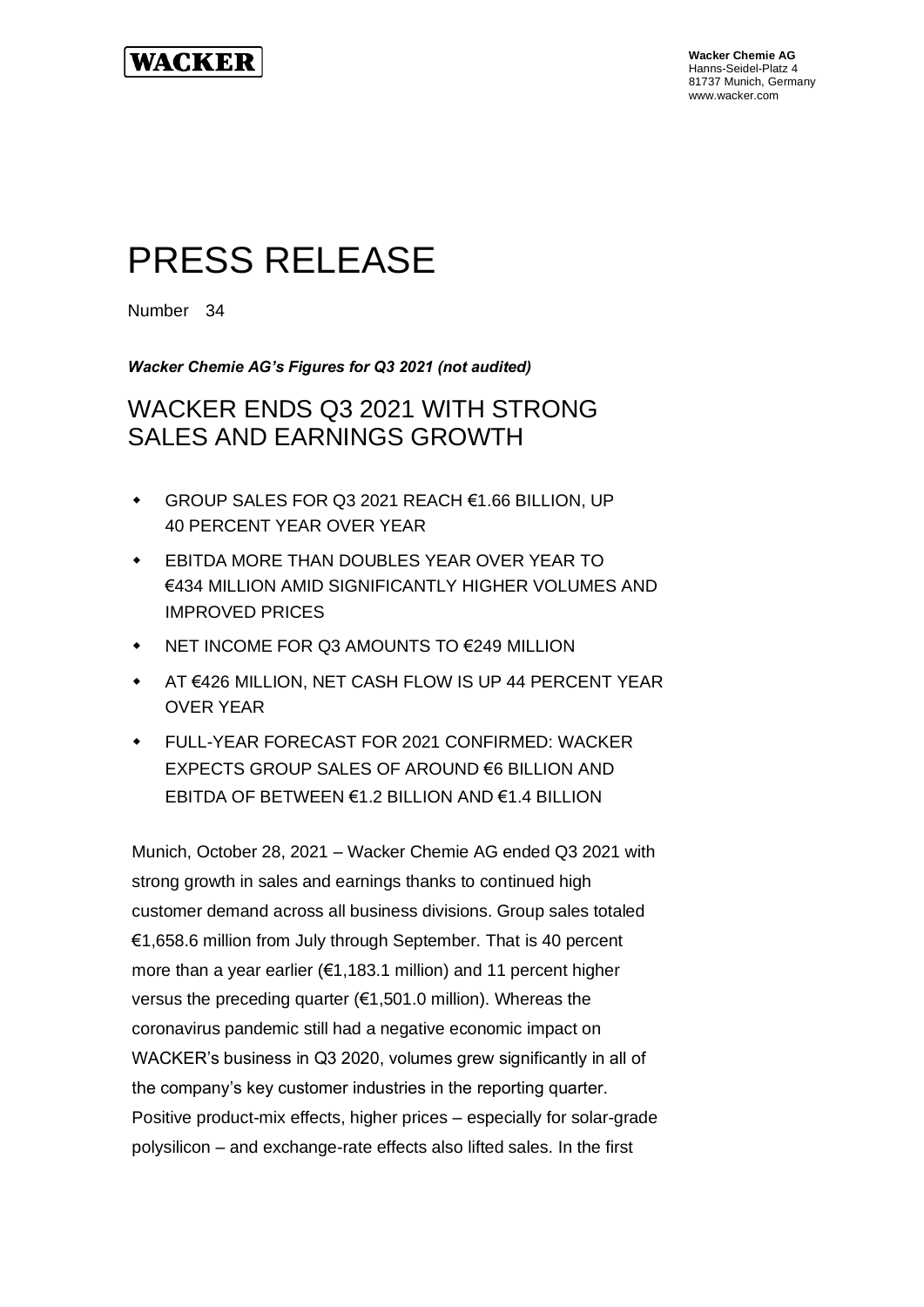October 28, 2021 Press Release No. 34 Page 2 of 9

nine months of the year, Group sales came in at €4,519.2 million (9M 2020: €3,453.0 million), up 31 percent year over year.

WACKER posted EBITDA of €433.7 million in Q3 2021. The operating result was more than double last year's figure (€190.8 million). Compared with the prior quarter (€326.6 million), EBITDA increased 33 percent. In addition to higher volumes and increased prices, cost savings from the Group's ongoing efficiency program had a positive effect on operating performance. On the other hand, a marked rise in prices for energy and certain raw materials dampened EBITDA. The Group's EBITDA margin was 26.1 percent for the three months from July through September 2021. A year earlier, the figure was 16.1 percent, while the prior quarter's EBITDA margin was 21.8 percent. In the first nine months of the fiscal year, Group EBITDA came to €1,006.7 million and was thus more than twice as high as the same period last year (€470.3 million).

Group EBIT (earnings before interest and taxes) more than tripled year over year. EBIT for July through September 2021 came in at €342.6 million (Q3 2020: €90.6 million). The EBIT margin was 20.7 percent (Q3 2020: 7.7 percent). Compared with Q2 2021 (€233.7 million), EBIT grew 47 percent. Net income for the quarter amounted to €248.7 million (Q3 2020: €67.7 million) and earnings per share came in at €4.90 (Q3 2020: €1.30).

WACKER confirmed its full-year forecast, which it raised on September 15. Full-year sales are expected to reach around €6 billion (2020: €4.69 billion) and EBITDA is likely to be between €1.2 billion and €1.4 billion (2020: €666 million). Continued high polysilicon prices and ongoing very strong demand in the chemical divisions are the reasons for these higher expectations. At the same time, higher raw-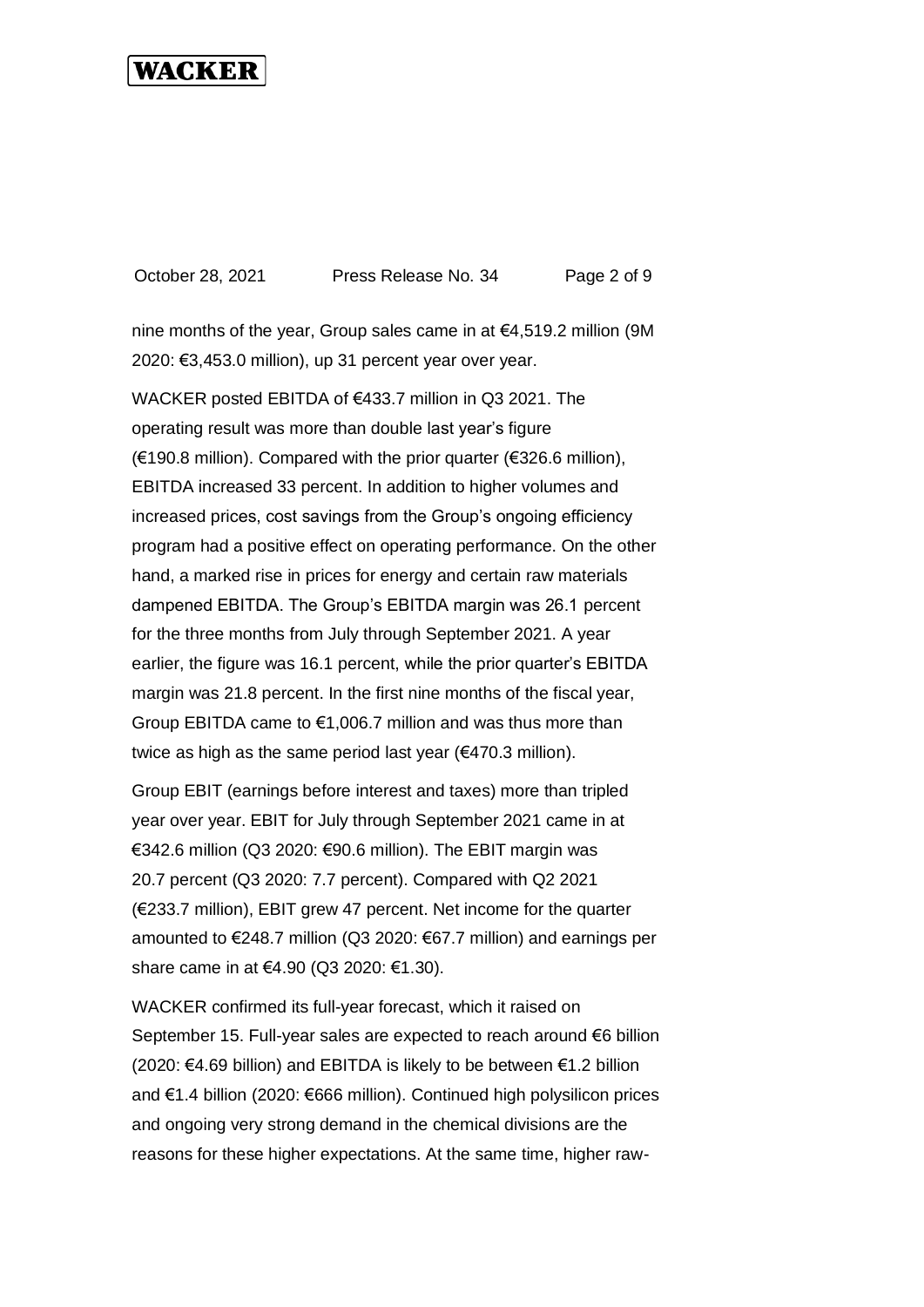October 28, 2021 Press Release No. 34 Page 3 of 9

material prices and negative exchange-rate effects are dampening EBITDA. WACKER now expects this to have a negative effect of more than €400 million (previously: €300 million), which has been factored into the current outlook.

"WACKER is on a very good course. We achieved record sales in the third quarter and I expect 2021 to be an excellent year for the company," said Group CEO Christian Hartel in Munich on Thursday. According to Hartel, all divisions contributed to the good Q3 figures. "Our polysilicon business has performed very well in recent months. With more and more photovoltaic installations coming on stream worldwide, demand is growing for the polysilicon we produce for highly efficient solar cells. On top of that, rising prices for solar-grade polysilicon have been beneficial for our business. Demand remains robust in the semiconductor industry as well. Today, our hyperpure polysilicon can be found in nearly half the computer chips being installed across the globe. We intend to continue building on our market position in this field. WACKER delivers the high-quality material needed for powerful solar modules and semiconductors."

Hartel went on to say that, in recent months, demand had grown in the chemical divisions as well. "For years, our strategy with silicones has been to expand our range of specialty products, and that is paying off more and more. In the past quarter, we posted double-digit growth rates for silicones in all application fields, with our specialty silicones offering multiple indispensable properties," explained Hartel. "As for polymers, our position as market leader also means we are profiting from high construction activity worldwide. Our polymer products are an indispensable base material for innovative building solutions." Hartel also noted that bioengineered products were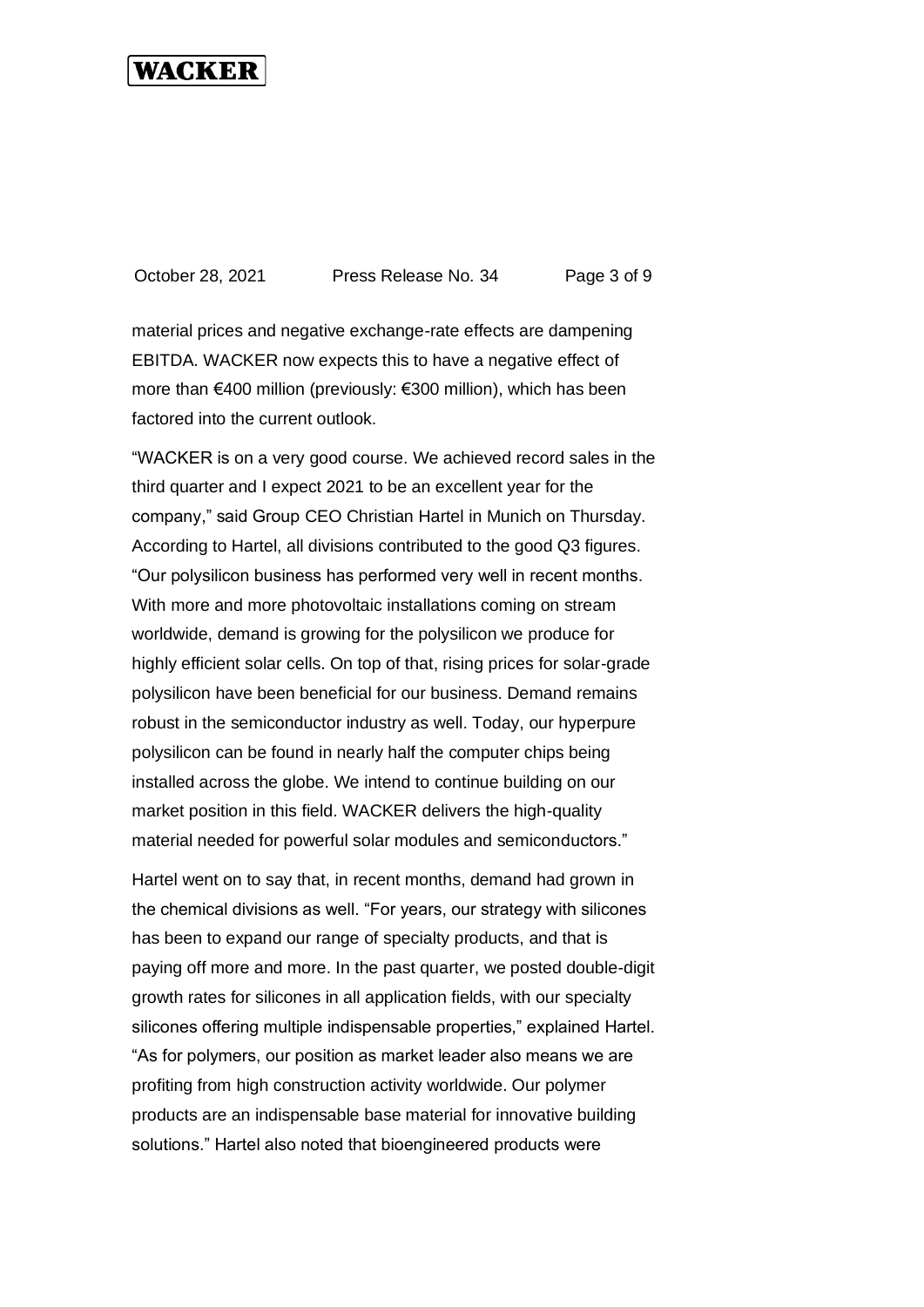October 28, 2021 Press Release No. 34 Page 4 of 9

performing well. "Biotechnology is a particularly promising field for WACKER. Biologics, for example, is one segment where sales growth has been especially strong recently. Our cyclodextrins business has also expanded. These special properties of these molecules open up a wide variety of new applications. Cyclodextrins can improve the bioavailability of drugs, for instance, by enhancing their solubility."

### **Regions**

In Q3 2021, Group sales rose substantially year over year in every region. The biggest increase was in Asia, where sales climbed 59 percent to €707.5 million (Q3 2020: €444.1 million). Sales in Europe reached €638.2 million, up 34 percent from €476.9 million a year earlier. In the Americas, sales rose 18 percent to €237.5 million (Q3 2020: €200.8 million). Across all regions, sales grew relative to the prior quarter as well.

#### **Capital Expenditures and Net Cash Flow**

In Q3 2021, the Group's capital expenditures came in at €86.3 million (Q3 2020: €45.4 million), up 90 percent year over year. The investment focus was on expanding capacity for silicone and polymer products.

Net cash flow amounted to €425.9 million in Q3 2021 (Q3 2020: €295.5 million). Substantially higher cash inflows from operating activities were the main factor in this 44-percent increase.

#### **Employees**

WACKER's global workforce contracted slightly in the reporting quarter. The Group had 14,324 employees on September 30, 2021 (June 30, 2021: 14,345). At the end of the quarter, 9,948 employees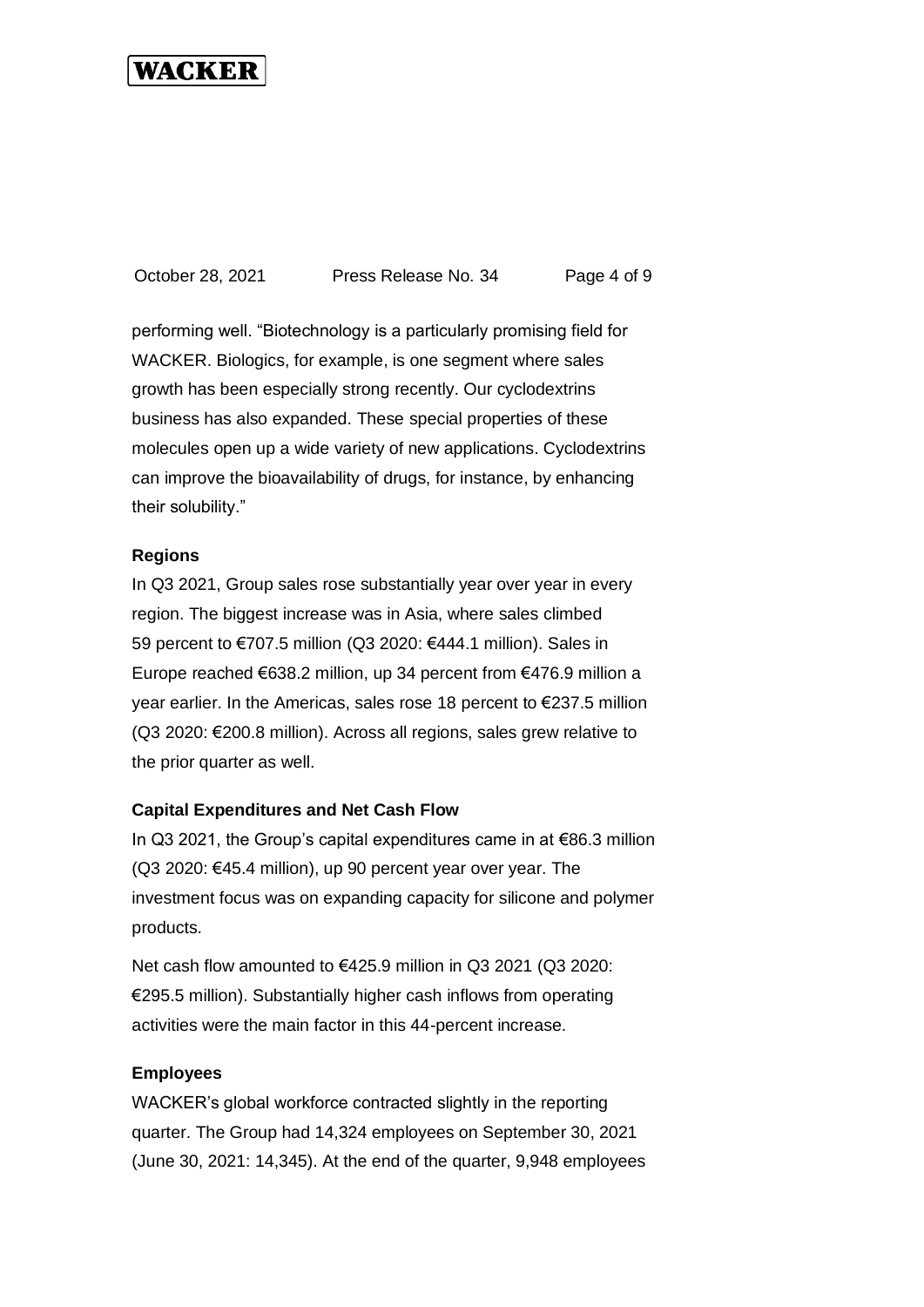October 28, 2021 Press Release No. 34 Page 5 of 9

(June 30, 2021: 10,002) worked at WACKER sites in Germany and 4,376 (June 30, 2021: 4,343) at international locations.

#### **Business Divisions**

In Q3 2021, **WACKER SILICONES** generated total sales of €680.2 million (Q3 2020: €547.7 million), up 24 percent year over year. While volume growth was the main factor in this rise, higher selling prices also had a positive impact on the sales trend. The division posted double-digit growth rates in all its application fields. Compared with the preceding quarter (€648.7 million), sales grew 5 percent. EBITDA at WACKER SILICONES reached €160.5 million in the reporting quarter, 77 percent higher than a year earlier (€90.5 million). The division surpassed its prior-quarter figure of €133.6 million by 20 percent. The EBITDA margin for Q3 2021 was 23.6 percent, after 16.5 percent in Q3 2020 and 20.6 percent in Q2 2021. In early October, the division announced an average global price increase of 30 percent for silicone products. This was due to significantly higher costs for strategic raw materials, especially silicon metal, as well as for logistics services and packaging material.

Sales at **WACKER POLYMERS** totaled €468.8 million in the reporting quarter, 38 percent higher than a year earlier (€340.3 million). This growth was driven by significantly higher volumes – especially for dispersible polymer powders – and higher average prices for polymer products. Changes in exchange rates were another factor with a positive impact on sales. Compared with the preceding quarter (€403.5 million), sales grew 16 percent. WACKER POLYMERS reported Q3 EBITDA of €84.5 million, versus €85.2 million a year earlier. Despite a massive increase in rawmaterial prices, which WACKER POLYMERS is responding to with a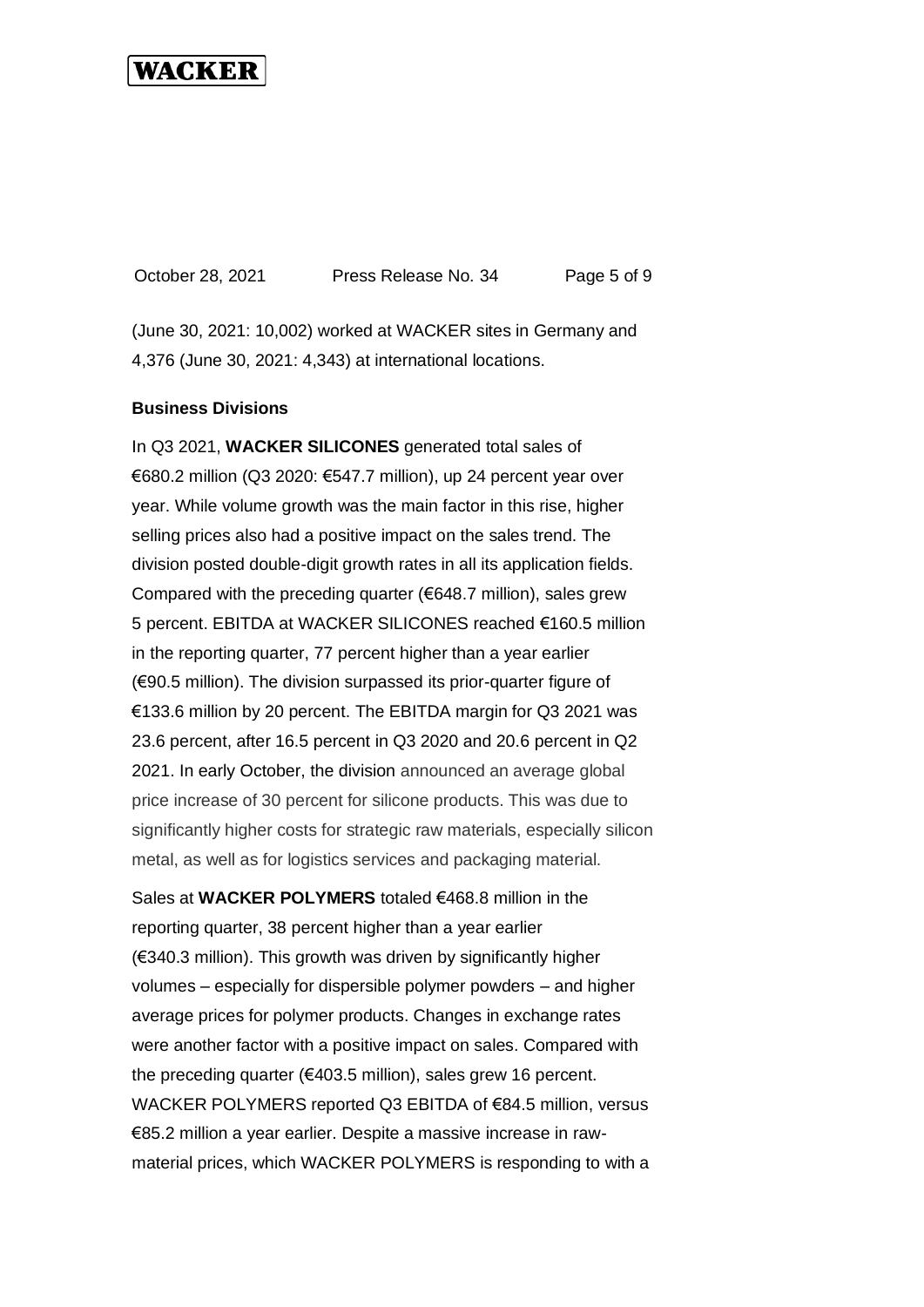October 28, 2021 Press Release No. 34 Page 6 of 9

substantial increase in its selling prices, earnings remained on par with a year earlier. Relative to the preceding quarter ( $€52.2$  million), EBITDA climbed 62 percent. The EBITDA margin was 18.0 percent in the reporting quarter, compared with 25.0 percent a year earlier and 12.9 percent in the preceding quarter. Amid persistently rising energy, raw-material and logistics costs, the division announced in mid-October that it would raise the prices of its polymer dispersions, dispersible polymer powders and solid resins by up to 20 percent.

**WACKER BIOSOLUTIONS** posted total sales of €78.0 million in Q3 2021, up 36 percent versus the same period last year (€57.2 million). Contract manufacturing of biologics performed particularly well, as did the cyclodextrins segment. Compared with the preceding quarter (€71.0 million), the division's sales were up 10 percent. EBITDA at WACKER BIOSOLUTIONS reached  $€11.4$  million in the reporting quarter, up 43 percent versus a year earlier (€8.0 million). This growth was attributable not only to higher sales, but also to higher average selling prices for certain products and to the division's good cost structure. Compared with Q2 2021 (€11.2 million), EBITDA increased 2 percent. The EBITDA margin was 14.6 percent, compared with 14.0 percent a year earlier and 15.8 percent in the prior quarter.

**WACKER POLYSILICON** generated total sales of €408.9 million in the reporting quarter, up 94 percent over the same period last year (€211.3 million). This substantial growth was due chiefly to much higher average prices for solar-grade polysilicon. Relative to the preceding quarter (€352.9 million), sales increased 16 percent. WACKER POLYSILICON's reporting-quarter EBITDA came in at €200.8 million. That was €192.9 million more than in the same period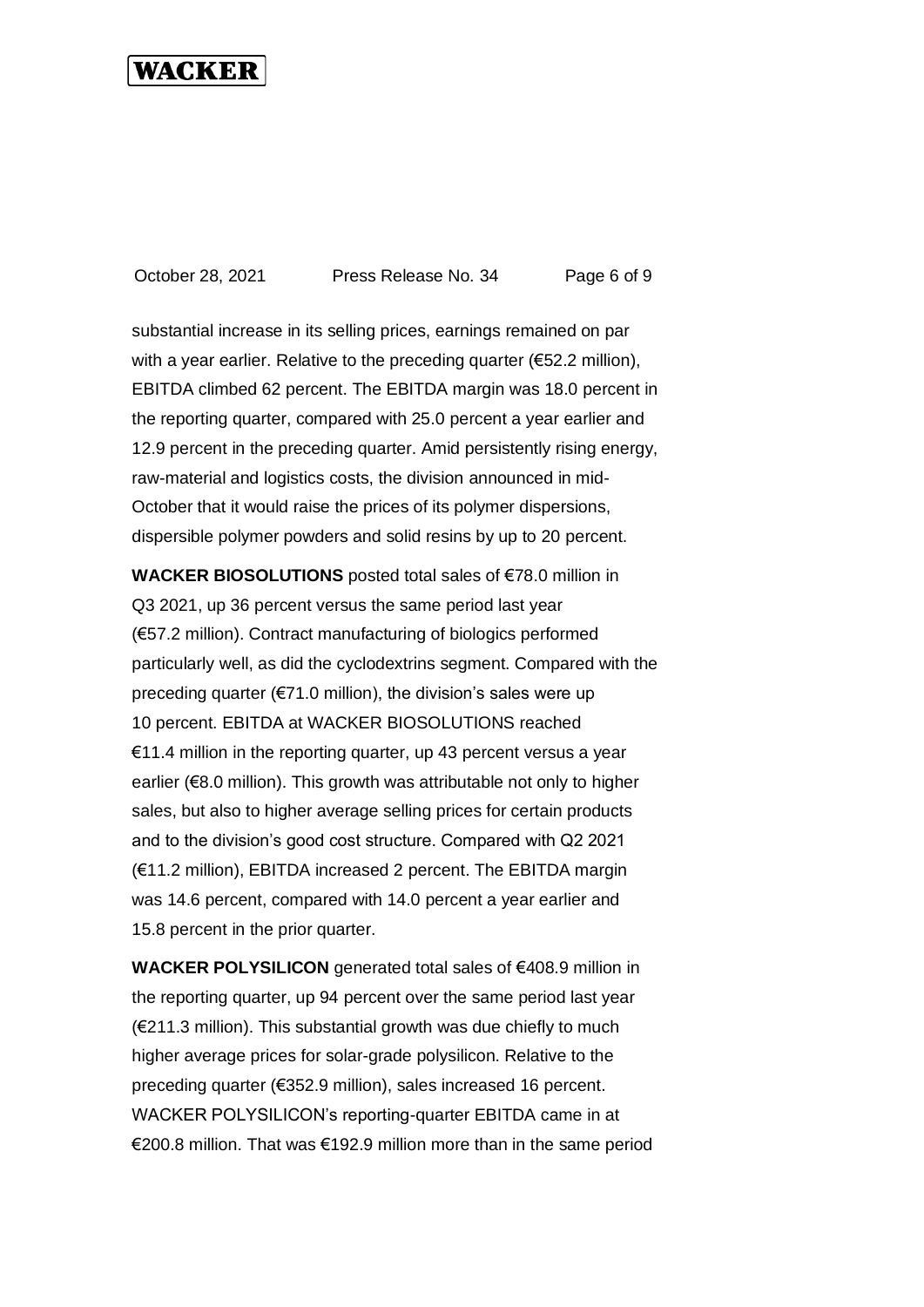October 28, 2021 Press Release No. 34 Page 7 of 9

last year (€7.9 million). This strong increase was driven mainly by higher prices for solar-grade polysilicon, but the division's good cost performance and higher plant utilization rates also had a positive impact on the earnings trend. Relative to the preceding quarter (€148.7 million), EBITDA rose 35 percent. In the reporting quarter, the division's EBITDA margin was 49.1 percent, after 3.7 percent in Q3 2020 and 42.1 percent in Q2 2021.

#### **Outlook**

WACKER detailed its projections for the Group's performance this year in the Outlook section of its 2020 Annual Report.

In view of the positive business trend, the company had already revised its sales and earnings forecast upward when it presented its figures for Q1 2021 and did so again on June 16. WACKER once again raised its full-year forecast on September 15, 2021, and now expects sales of around €6 billion for full-year 2021 (2020:  $€4.69$  billion). The company had previously expected to post full-year sales of about €5.5 billion. Full-year EBITDA for 2021 is likely to come in between €1.2 billion and €1.4 billion. Previously, WACKER had expected EBITDA of between €900 million and €1.1 billion. Continued high polysilicon prices and ongoing very strong demand in the chemical divisions are the reasons for WACKER's higher business expectations for the remainder of the year. At the same time, the company anticipates that higher raw-material prices and negative exchange-rate effects will dampen EBITDA this year. WACKER now believes this will have a negative effect of more than €400 million (previously: €300 million), which has been factored into the current outlook. The company currently expects net cash flow to be clearly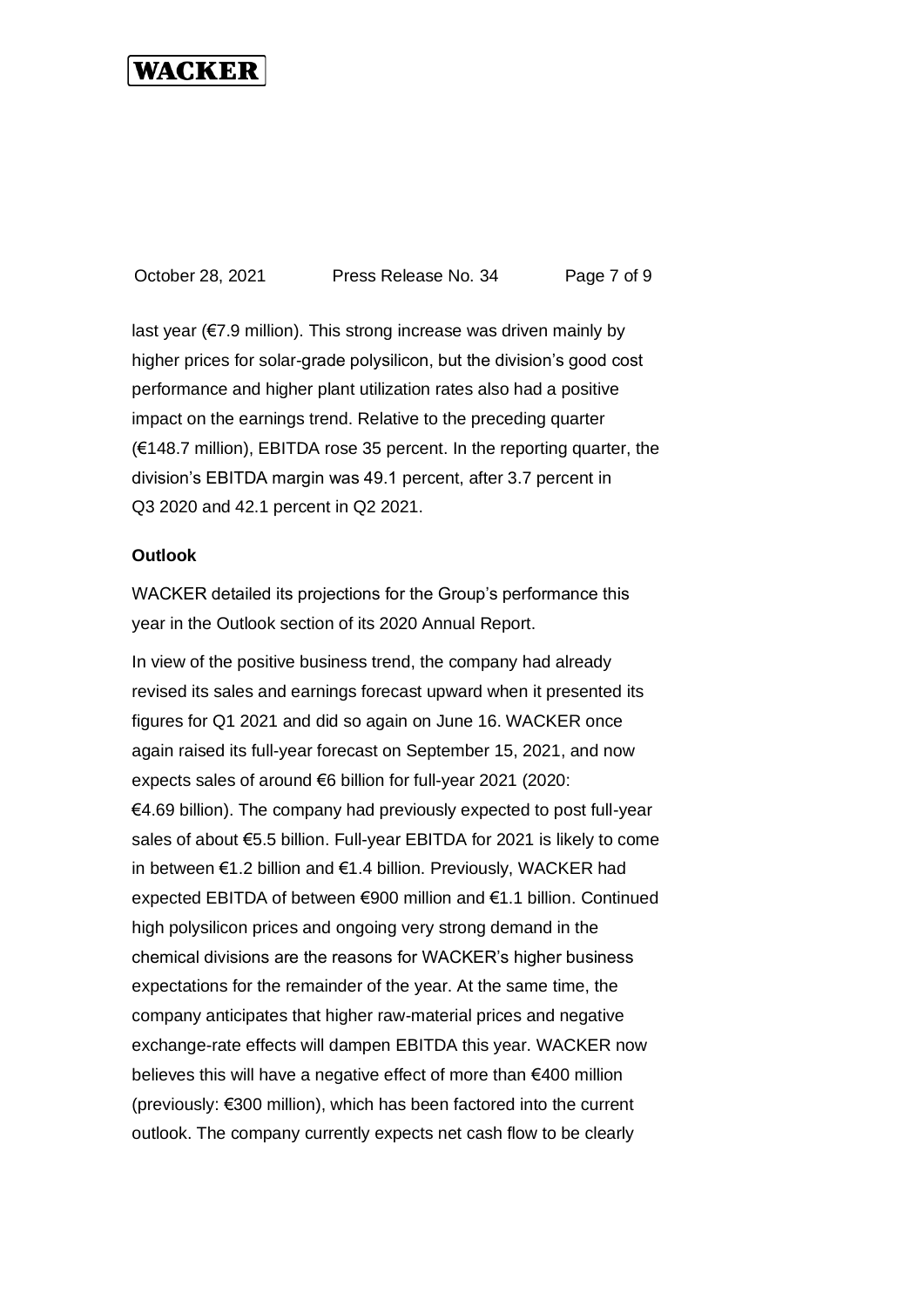October 28, 2021 Press Release No. 34 Page 8 of 9

positive and higher than last year (previous guidance: clearly positive, on par with last year's level).

The company most recently revised its full-year estimates for the EBITDA margin, ROCE and net cash flow on June 16, when it expected the full-year EBITDA margin to be substantially higher than last year and ROCE to be substantially higher than the cost of capital.

Guidance for the remaining financial KPIs remains unchanged versus the forecasts made in the 2020 Annual Report.

| $\epsilon$ million              | Change  |         |         |         | Change             |         |  |
|---------------------------------|---------|---------|---------|---------|--------------------|---------|--|
|                                 | Q3 2021 | Q3 2020 | in $%$  |         | 9M 2020<br>9M 2021 | in %    |  |
| Sales                           | 1,658.6 | 1,183.1 | 40.2    | 4,519.2 | 3,453.0            | 30.9    |  |
| <b>EBITDA</b>                   | 433.7   | 190.8   | >100    | 1006.7  | 470.3              | >100    |  |
| EBITDA margin (%)               | 26.1    | 16.1    |         | 22.3    | 13.6               |         |  |
| EBIT                            | 342.6   | 90.6    | >100    | 731.2   | 162.2              | >100    |  |
| EBIT margin (%)                 | 20.7    | 7.7     | ٠       | 16.2    | 4.7                |         |  |
| Financial result                | $-10.5$ | $-12.0$ | $-12.5$ | $-30.6$ | $-35.2$            | $-13.1$ |  |
| Income before income taxes      | 332.1   | 78.6    | >100    | 700.6   | 127.0              | >100    |  |
| Net income for the period       | 248.7   | 67.7    | >100    | 534.1   | 141.1              | >100    |  |
| Earnings per share $(\epsilon)$ | 4.90    | 1.30    | >100    | 10.47   | 2.68               | >100    |  |
| Capital expenditures            | 86.3    | 45.4    | 90.1    | 196.5   | 129.6              | 51.6    |  |
| Depreciation/amortization       | 91.1    | 100.2   | $-9.1$  | 275.5   | 308.1              | $-10.6$ |  |
| Net cash flow                   | 425.9   | 295.5   | 44.1    | 765.2   | 454.9              | 68.2    |  |

### **Key Figures for the WACKER Group**

| $\epsilon$ million                     | September<br>30, 2021 | September<br>30, 2020 | <b>December</b><br>31, 2020 |
|----------------------------------------|-----------------------|-----------------------|-----------------------------|
| Total assets                           | 7,789.8               | 6,822.2               | 6,950.5                     |
| Equity                                 | 2,634.3               | 1,770.6               | 1,691.8                     |
| Equity ratio (%)                       | 33.8                  | 26.0                  | 24.3                        |
| <b>Financing liabilities</b>           | 1.441.7               | 1.414.8               | 1,405.5                     |
| Net financial assets                   | 538.4                 | $-308.8$              | $-67.5$                     |
| Employees (number at end of<br>period) | 14.324                | 14.340                | 14,283                      |